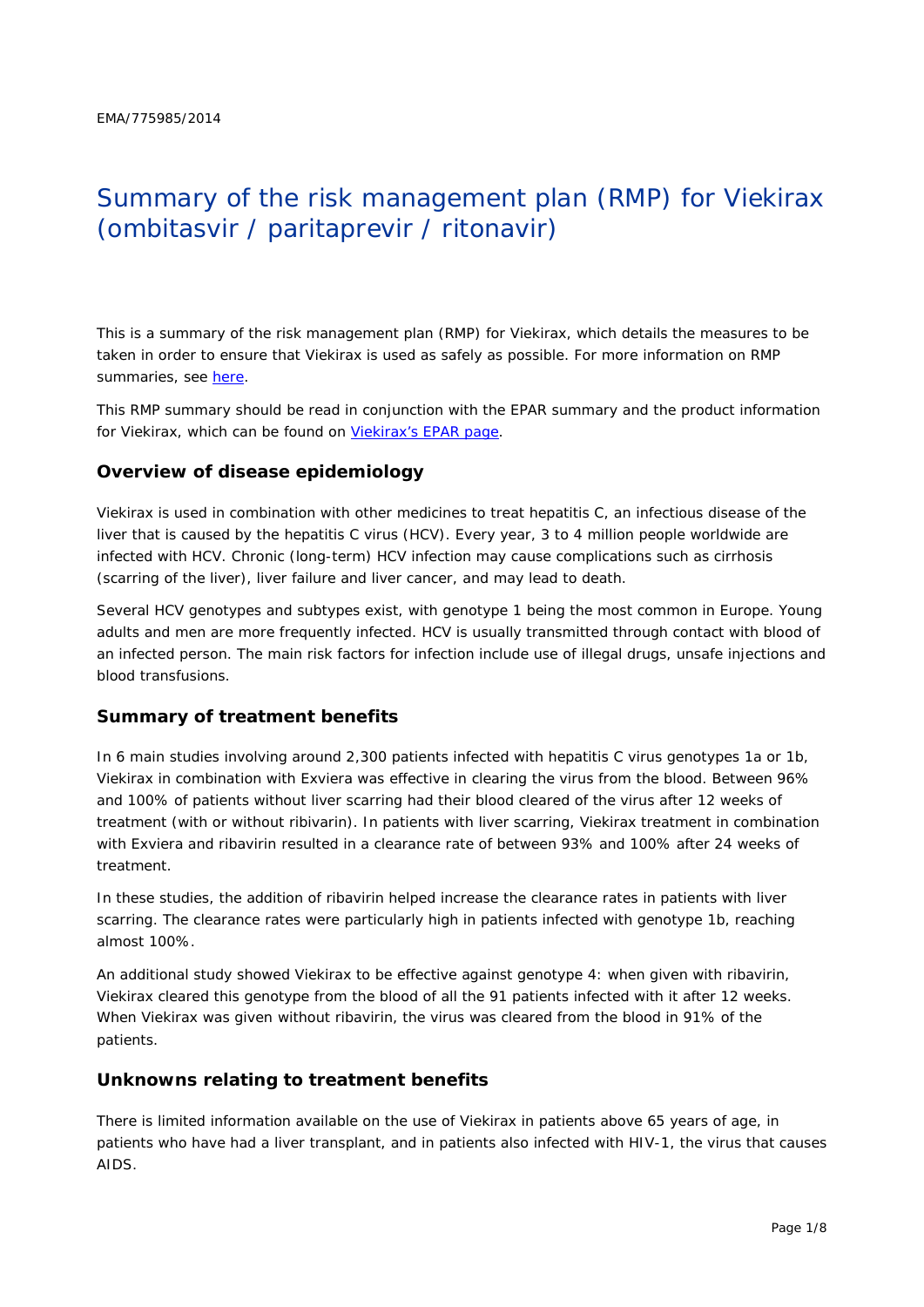No information exists for patients under 18 years of age, patients with moderate to severe liver impairment or kidney disease, patients also infected with hepatitis B virus, and chronic HCV patients with genotype 4 who have cirrhosis. Further studies are being conducted to find out more about the effectiveness of Viekirax and Exviera in these patients.

No information is available on the use of Viekirax and Exviera in combination with HCV medicines other than ribavirin, or use of Viekirax in patients whose previous treatment with another direct-acting HCV medicine (such as boceprevir, telaprevir, sofosbuvir, or simeprevir) had failed.

There are no data on use of Viekirax and Exviera in pregnant or breastfeeding women.

## **Summary of safety concerns**

| <b>Risk</b>                                                                                                                                                       | What is known                                                                                                                                                                                                                                                                                                                                                                                                                                                                                                                                                                                                             | Preventability                                                                                                                                                                                                                                                                                                                                  |
|-------------------------------------------------------------------------------------------------------------------------------------------------------------------|---------------------------------------------------------------------------------------------------------------------------------------------------------------------------------------------------------------------------------------------------------------------------------------------------------------------------------------------------------------------------------------------------------------------------------------------------------------------------------------------------------------------------------------------------------------------------------------------------------------------------|-------------------------------------------------------------------------------------------------------------------------------------------------------------------------------------------------------------------------------------------------------------------------------------------------------------------------------------------------|
| Interactions with<br>medicines that have<br>the potential to<br>affect the<br>effectiveness or<br>safety of Viekirax or<br>that may cause<br>serious side effects | Some medicines can affect the blood levels<br>of Viekirax's components by altering the<br>action of an enzyme (protein) called<br>CYP3A4 that is responsible for breaking<br>down these active substances in the body.<br>Other medicines that affect the enzyme<br>CYP2C8 can alter levels of the medicine<br>Exviera when this is used with Viekirax.<br>Medicines that are moderate or strong<br>activators of CYP3A4, such as<br>carbamazepine, phenytoin, phenobarbital,<br>efavirenz, rifampicin, and St. John's wort<br>may reduce blood levels of Viekirax's<br>component and may reduce its antiviral<br>action. | Patients should tell their doctor<br>about all the medicines they are<br>taking. Some medicines that<br>affect either CYP3A4 or CYP2C8<br>must not be taken by patients<br>being treated with Viekirax.<br>Some medicines that affect<br>CYP2C8 must not be taken by<br>patients being treated with<br>Viekirax in combination with<br>Exviera. |
|                                                                                                                                                                   | Medicines such as ergotamine, lovastatin,<br>and salmeterol that are also broken down<br>by CYP3A4 may in turn have their blood<br>levels increased by Viekirax and may cause<br>serious side effects.                                                                                                                                                                                                                                                                                                                                                                                                                    |                                                                                                                                                                                                                                                                                                                                                 |
|                                                                                                                                                                   | Medicines that are strong inhibitors of<br>CYP3A4 like ketoconazole may increase<br>blood levels of paritaprevir, one of the<br>active substances of Viekirax.                                                                                                                                                                                                                                                                                                                                                                                                                                                            |                                                                                                                                                                                                                                                                                                                                                 |
|                                                                                                                                                                   | Medicines that are strong activators of<br>another protein, CYP2C8, such as like<br>rifampicin may reduce blood levels of<br>Exviera and may reduce the antiviral action<br>of the combination of Viekirax with Exviera                                                                                                                                                                                                                                                                                                                                                                                                   |                                                                                                                                                                                                                                                                                                                                                 |
|                                                                                                                                                                   | Medicines that are strong inhibitors of<br>CYP2C8 like gemfibrozil may increase blood<br>levels of dasabuvir when Viekirax is used                                                                                                                                                                                                                                                                                                                                                                                                                                                                                        |                                                                                                                                                                                                                                                                                                                                                 |

#### *Important identified risks*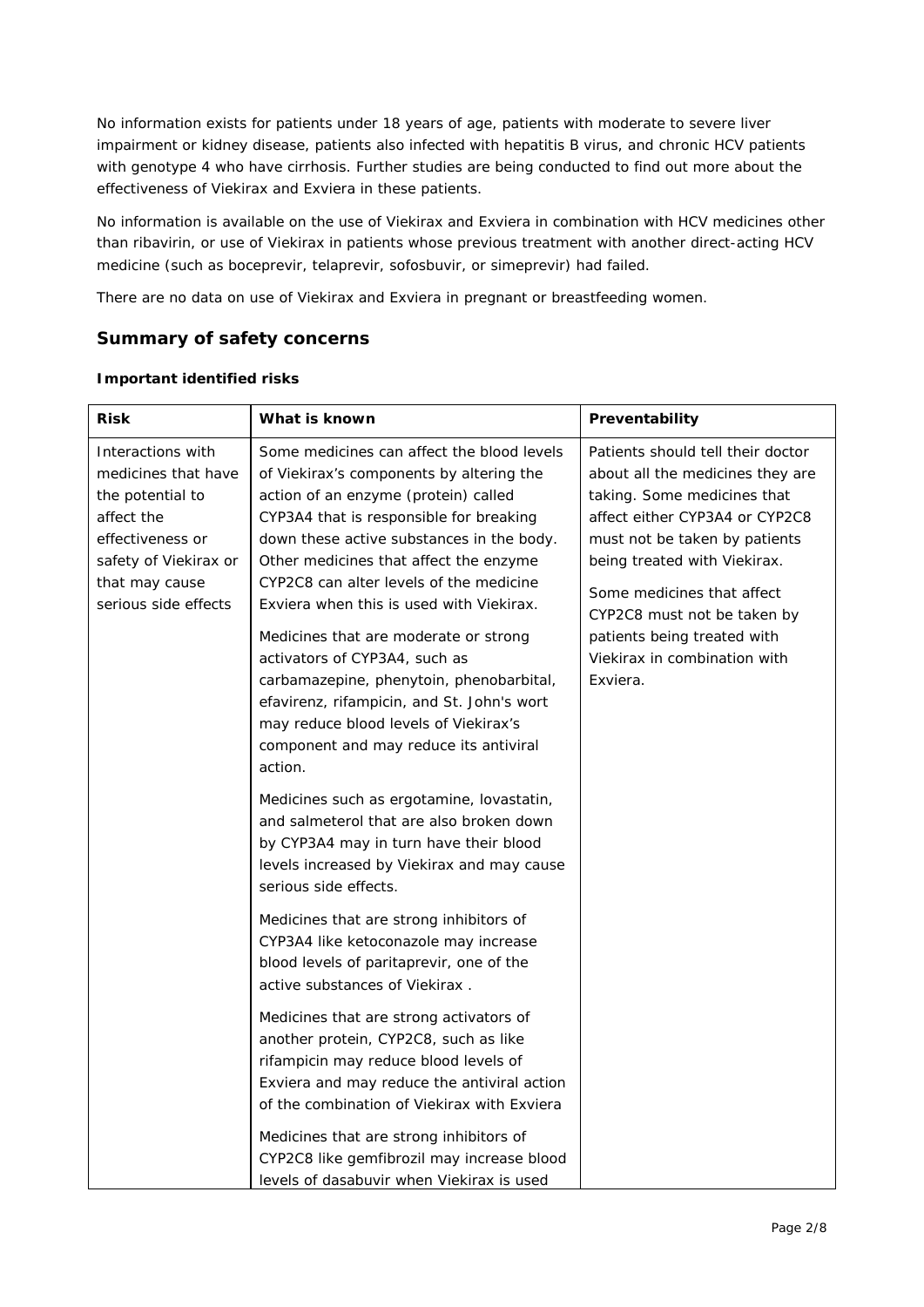| <b>Risk</b>                                                                                                          | What is known                                                                                                                                                                                                                                                                                                                                                                                                                                                                                                                                                                                                                | Preventability                                                                                                                                                                                                                                                 |  |
|----------------------------------------------------------------------------------------------------------------------|------------------------------------------------------------------------------------------------------------------------------------------------------------------------------------------------------------------------------------------------------------------------------------------------------------------------------------------------------------------------------------------------------------------------------------------------------------------------------------------------------------------------------------------------------------------------------------------------------------------------------|----------------------------------------------------------------------------------------------------------------------------------------------------------------------------------------------------------------------------------------------------------------|--|
|                                                                                                                      | with Exviera.                                                                                                                                                                                                                                                                                                                                                                                                                                                                                                                                                                                                                |                                                                                                                                                                                                                                                                |  |
| Hepatotoxicity (liver<br>damage) in patients<br>who are also taking<br>medicines that<br>contain<br>ethinylestradiol | Viekirax can increase blood levels of alanine<br>aminotransferase, a liver enzyme. This<br>increase in blood levels could signal liver<br>damage and happens in about 1 out of<br>every 100 people who take Viekirax. This<br>increase can happen soon after starting<br>treatment and normally improves without<br>stopping treatment. Patients usually have<br>no symptoms.<br>In patients who take medicines containing<br>ethinylestradiol (such as oral<br>contraceptives) together with Viekirax,<br>alanine aminotransferase increases to a<br>greater extent than in patients who are not<br>taking these medicines. | Viekirax must not be used by<br>women using medicines which<br>contain ethinylestradiol (most<br>oral contraceptives or hormonal<br>vaginal rings). The doctor should<br>advise on alternative methods of<br>contraception for women using<br>these medicines. |  |

# *Important potential risks*

| <b>Risk</b>                                                                                                      | What is known                                                                                                                                                                                                                                                                                                                                                                                                                                                                                                                                                                                                                 |
|------------------------------------------------------------------------------------------------------------------|-------------------------------------------------------------------------------------------------------------------------------------------------------------------------------------------------------------------------------------------------------------------------------------------------------------------------------------------------------------------------------------------------------------------------------------------------------------------------------------------------------------------------------------------------------------------------------------------------------------------------------|
| Interactions with<br>medicines that have the<br>potential to be affected<br>by Viekirax                          | Using Viekirax with certain other medicines has been shown to influence<br>the amount of the other medicines in the blood (including antiretrovirals or<br>immunosuppressant medications) and therefore might affect the<br>effectiveness of these medicines.                                                                                                                                                                                                                                                                                                                                                                 |
|                                                                                                                  | The doses of these medicines may need to be adjusted, and/or close<br>follow-up of the patient may be necessary. Patients should tell their doctor<br>about all the medicines they are taking.                                                                                                                                                                                                                                                                                                                                                                                                                                |
| Hepatotoxicity (liver<br>damage) in patients who<br>are not taking medicines<br>that contain<br>ethinylestradiol | Viekirax can increase levels of serum ALT in blood tests related to the liver.<br>This happens in about 1 out of every 100 people who take Viekirax. This<br>increase can happen soon after starting treatment and normally improves<br>without stopping treatment. Patients usually have no symptoms.<br>Although increases in blood levels of alanine aminotransferase were mostly<br>seen in patients taking Viekirax with ethinylestradiol, increases in levels of<br>the enzyme can potentially occur in patients who are not taking<br>ethinylestradiol.<br>Studies are ongoing to evaluate the risk of liver toxicity. |
| Use in patients for whom<br>Viekirax is not approved<br>('off-label use').                                       | Viekirax is not approved for use in children under 18 years of age or in<br>patients with HCV genotypes other than type 1 or type 4; nor is it<br>approved for use in combination with other HCV medicines besides Exviera<br>and ribavirin.<br>Clinical trial data are not available in these populations, so the risks of<br>using Viekirax in these populations are unknown. Risks may include the                                                                                                                                                                                                                         |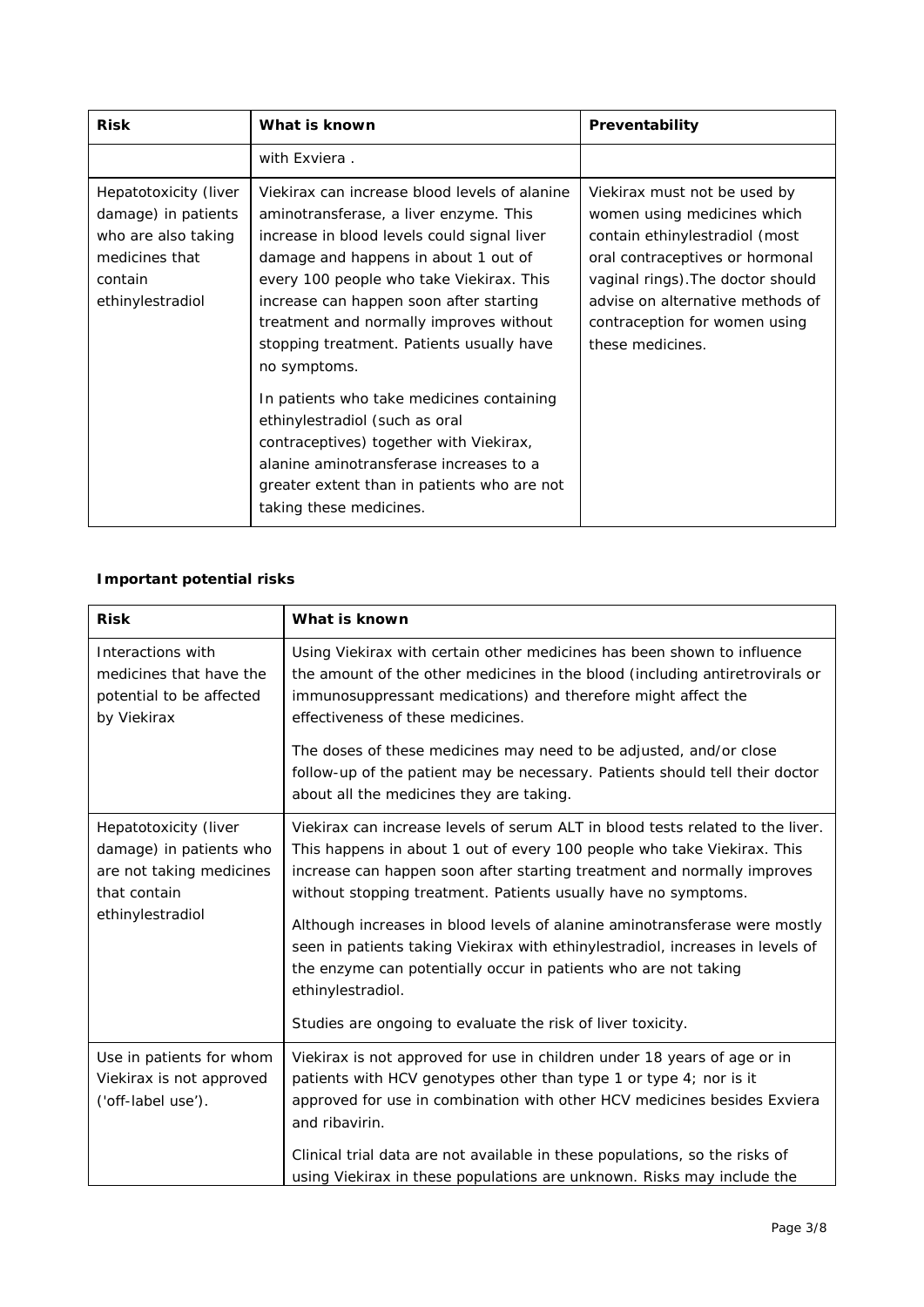| <b>Risk</b>                                                                             | What is known                                                                                                                                                                                               |
|-----------------------------------------------------------------------------------------|-------------------------------------------------------------------------------------------------------------------------------------------------------------------------------------------------------------|
|                                                                                         | treatment not working, the virus becoming resistant to treatment, or<br>patients having unexpected side effects.                                                                                            |
| Incorrect use of Viekirax                                                               | Viekirax should be taken as recommended to ensure that it works properly<br>and to reduce the risk of side effects.                                                                                         |
| Development of drug<br>resistance (when the<br>virus becomes resistant<br>to treatment) | Studies are ongoing to evaluate the length of the response after treatment<br>or the development of drug resistance. Relapses have occurred at a low<br>rate in patients treated with Viekirax and Exviera. |
| Effects on the unborn<br>child (Fetal development<br>toxicity)                          | Studies in animals have shown malformations in the offspring of treated<br>animals. The clinical relevance of the results in humans is unknown.                                                             |

# *Missing information*

| <b>Risk</b>                                                                              | What is known                                                                                                                                                                                              |
|------------------------------------------------------------------------------------------|------------------------------------------------------------------------------------------------------------------------------------------------------------------------------------------------------------|
| Using Viekirax in<br>patients with<br>advanced liver<br>damage                           | The safety and efficacy of Viekirax in patients with advanced liver damage<br>have not been established. A study in this population is planned                                                             |
| Using Viekirax in<br>patients with<br>advanced kidney<br>impairment                      | The safety and efficacy of Viekirax in patients with advanced kidney<br>impairment have not been established. A study in this population is planned                                                        |
| Using Viekirax in<br>patients who have<br>had a liver transplant                         | The safety and efficacy of Viekirax in patients who have had a liver transplant<br>have not been established. A study in this population is ongoing. A registry<br>study is planned.                       |
| Using Viekirax in<br>patients who are also<br>infected with HIV-1                        | The safety and efficacy of Viekirax in patients who are also infected with HIV-1<br>have not been established. A study in this population is ongoing. A registry<br>study is planned.                      |
| Using Viekirax in<br>pregnancy                                                           | Viekirax has not been studied in women during pregnancy.                                                                                                                                                   |
| Using Viekirax in<br>patients also infected<br>with hepatitis B virus                    | There are no data in patients -also infected with hepatitis B virus. A registry<br>study is planned.                                                                                                       |
| Using Viekirax in<br>patients over 65<br>years of age                                    | Clinical trials included over 200 patients who were 65 years of age or older. No<br>safety issues were observed in these patients compared to those below 65<br>years of age. A registry study is planned. |
| Using Viekirax to re-<br>treat patients who<br>were not cured by<br>oral interferon-free | The safety and efficacy of Viekirax in patients who were previously treated<br>with direct antiviral agents is limited. Several studies are ongoing or under<br>development to provide more information    |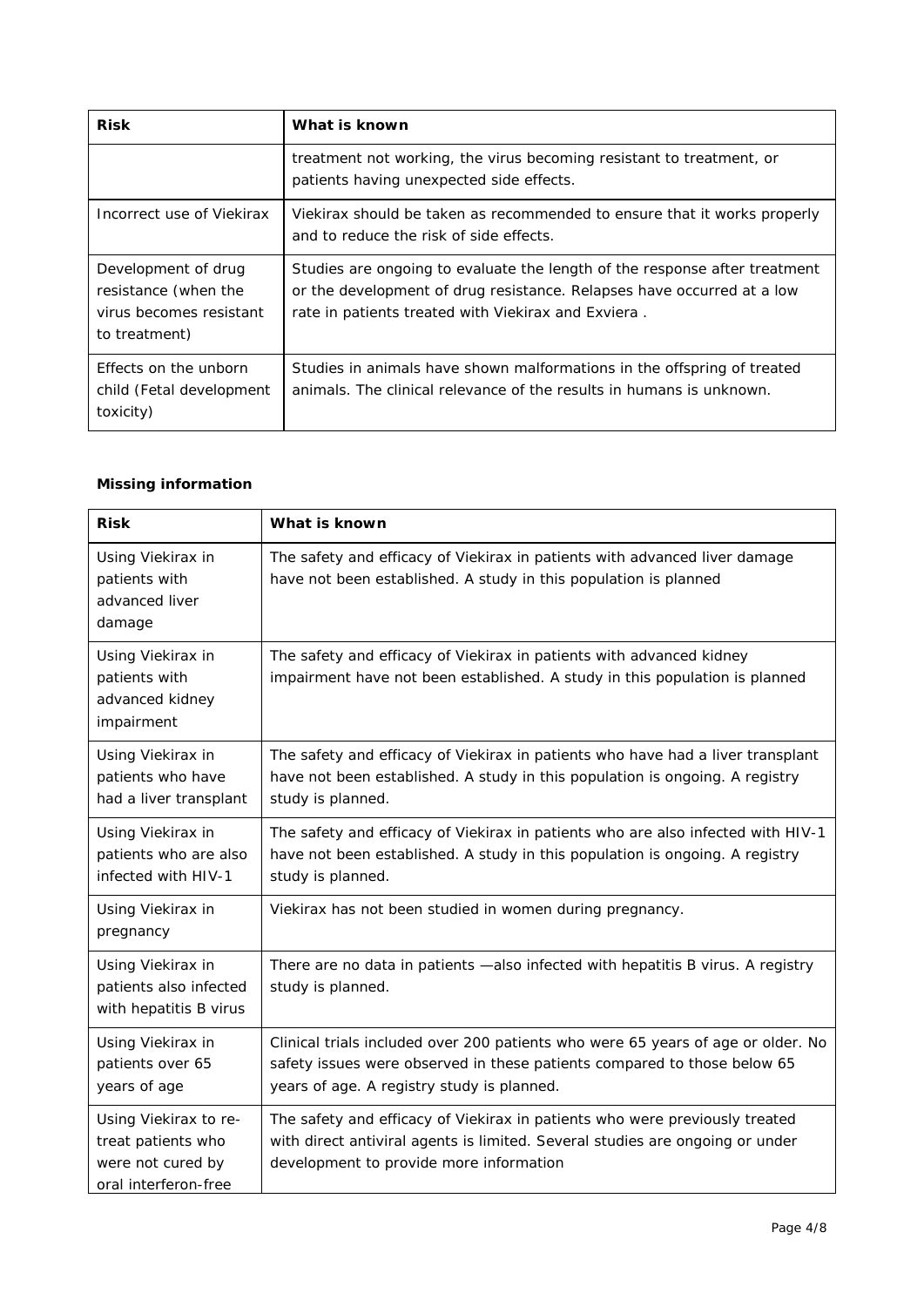| <b>Risk</b>                                                                         | What is known                                                                                                                                                            |
|-------------------------------------------------------------------------------------|--------------------------------------------------------------------------------------------------------------------------------------------------------------------------|
| treatments.                                                                         |                                                                                                                                                                          |
| Using Viekirax in<br>patients infected with<br>HCV genotype 4 who<br>have cirrhosis | Viekirax has only been studied in patients with genotype 4 who did not have<br>cirrhosis. A study in patients with cirrhosis and HCV genotype 4 infection is<br>planned. |

# **Summary of risk minimisation measures by safety concern**

All medicines have a summary of product characteristics (SmPC) which provides physicians, pharmacists and other healthcare professionals with details on how to use the medicine, and also describes the risks and recommendations for minimising them. Information for patients is available in lay language in the package leaflet. The measures listed in these documents are known as 'routine risk minimisation measures'.

The SmPC and the package leaflet are part of the medicine's product information. The product information for Viekirax can be found on [Viekirax's EPAR page.](http://www.ema.europa.eu/ema/index.jsp?curl=/pages/medicines/human/medicines/003839/human_med_001838.jsp)

This medicine has no additional risk minimisation measures.

# **Planned post-authorisation development plan**

| Study/activity<br>(including study<br>number)                                               | <b>Objectives</b>                                                                       | <b>Safety concerns</b><br>/efficacy issue<br>addressed                                                                                                                      | <b>Status</b>                                                                              | <b>Planned date for</b><br>submission of<br>(interim and)<br>final results |
|---------------------------------------------------------------------------------------------|-----------------------------------------------------------------------------------------|-----------------------------------------------------------------------------------------------------------------------------------------------------------------------------|--------------------------------------------------------------------------------------------|----------------------------------------------------------------------------|
| <b>Study M13-774</b><br>(Interventional<br>study)                                           | Assess safety and<br>efficacy in<br>treatment-naive<br>genotype 1<br>subjects           | Potential risk of<br>hepatotoxicity                                                                                                                                         | Started                                                                                    | <b>July 2016</b>                                                           |
| <b>Study M13-862</b>                                                                        | Assess safety and<br>efficacy in<br>treatment-<br>experienced<br>genotype 1<br>subjects | Potential risk of<br>hepatotoxicity                                                                                                                                         | Started                                                                                    | <b>July 2016</b>                                                           |
| Longitudinal<br>cohort safety<br>study in TARGET<br>registry<br>(an observational<br>study) | Evaluate ALT<br>(alanine<br>aminotransferase)<br>elevations in real<br>world settings   | Potential risks of:<br>hepatotoxicity,<br>off-label use,<br>safety in post liver<br>transplant<br>patients, HIV-1<br>co-infection, HBV<br>co-infection,<br>elderly patients | Planned;<br>Protocol under<br>development and<br>planned for<br>submission Jan<br>31, 2015 | To be determined                                                           |

#### *List of studies in post-authorisation development plan*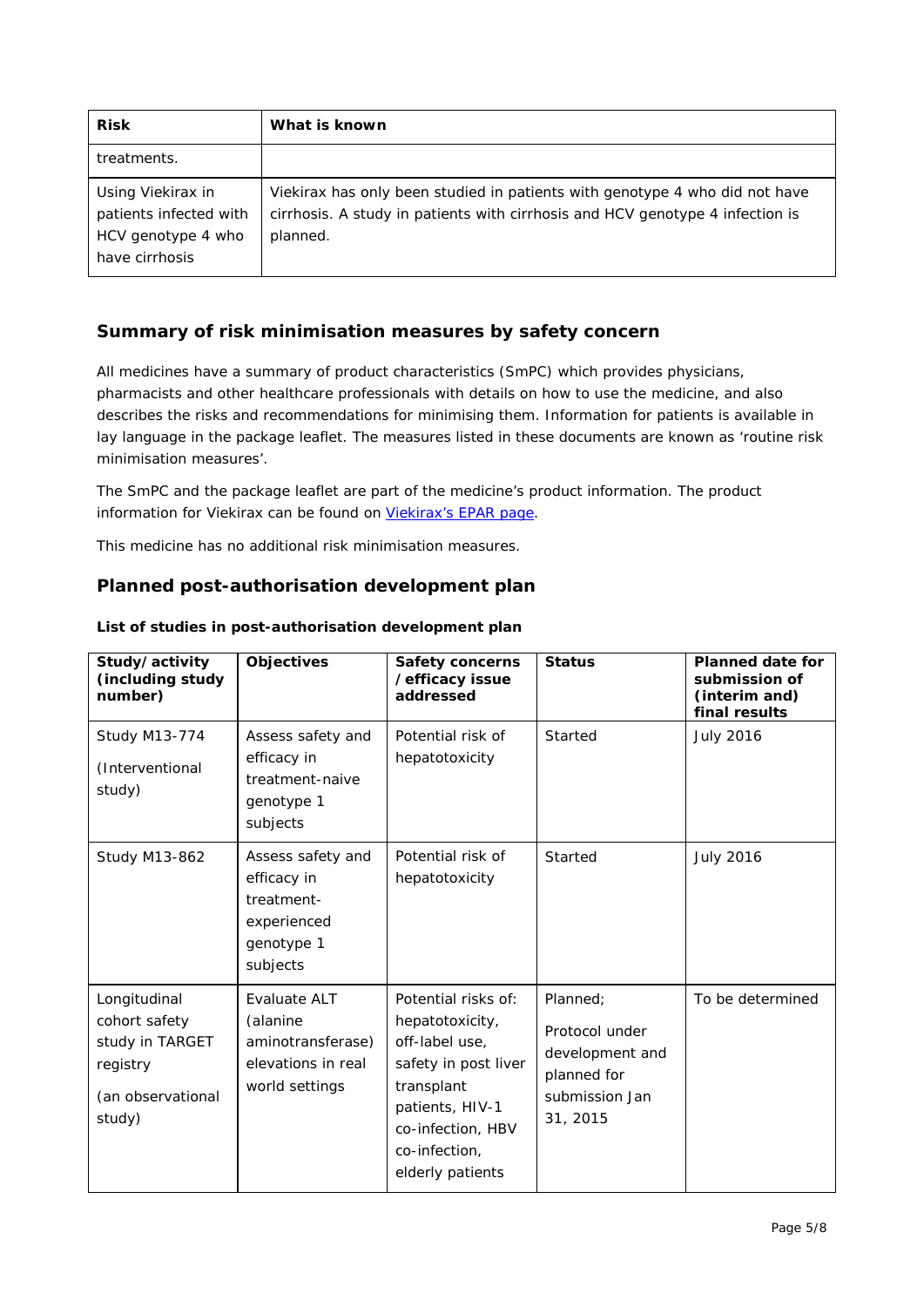| Study/activity<br>(including study<br>number)    | <b>Objectives</b>                                                                                                          | <b>Safety concerns</b><br>/efficacy issue<br>addressed                                | <b>Status</b> | <b>Planned date for</b><br>submission of<br>(interim and)<br>final results |
|--------------------------------------------------|----------------------------------------------------------------------------------------------------------------------------|---------------------------------------------------------------------------------------|---------------|----------------------------------------------------------------------------|
| <b>Study M14-222</b>                             | To evaluate the<br>effect of response<br>to treatment on<br>the long-term<br>progression of<br>liver disease               | Potential risk of<br>hepatotoxicity<br>Potential risk of<br>resistance<br>development | Started       | 2021<br>Yearly updates<br>provided in PSURs                                |
| <b>Study M14-423</b>                             | To evaluate the<br>effect of response<br>to treatment on<br>the long-term<br>progression of<br>liver disease               | Potential risk of<br>hepatotoxicity<br>Potential risk of<br>resistance<br>development | Started       | 2021<br>Yearly updates<br>provided in PSURs                                |
| <b>Study M14-227</b>                             | Evaluate safety<br>and efficacy in<br>subjects with<br>hepatic<br>impairment                                               | Missing<br>information in<br>patients with<br>hepatic<br>impairment                   | Planned       | March 2017                                                                 |
| <b>Study M14-226</b>                             | Evaluate safety<br>and efficacy in<br>subjects with<br>renal impairment                                                    | Missing<br>information in<br>patients with renal<br>impairment                        | Planned       | March 2017                                                                 |
| <b>Study M12-999</b>                             | Evaluate safety in<br>liver transplant<br>patients                                                                         | Missing<br>information in<br>post liver<br>transplant patients                        | Ongoing       | To be determined                                                           |
| <b>Study M14-004</b>                             | Evaluate safety in<br>patients<br>coinfected with<br>$HIV-1$                                                               | Missing<br>information in<br>patients co-<br>infected with HIV-<br>1                  | Ongoing       | To be determined                                                           |
| <b>Study M13-102</b><br>(Observational<br>study) | Evaluate<br>resistance<br>development in<br>subjects with<br>virologic failure to<br>an AbbVie DAA <sup>1</sup><br>regimen | Potential risk of<br>resistance<br>development                                        | Started       | October 2017                                                               |
| <b>Study M14-224</b>                             | Evaluate safety<br>and efficacy of                                                                                         | Missing<br>information in                                                             | Planned       | To be determined                                                           |

<span id="page-5-0"></span> $1$  Direct-acting antiviral agent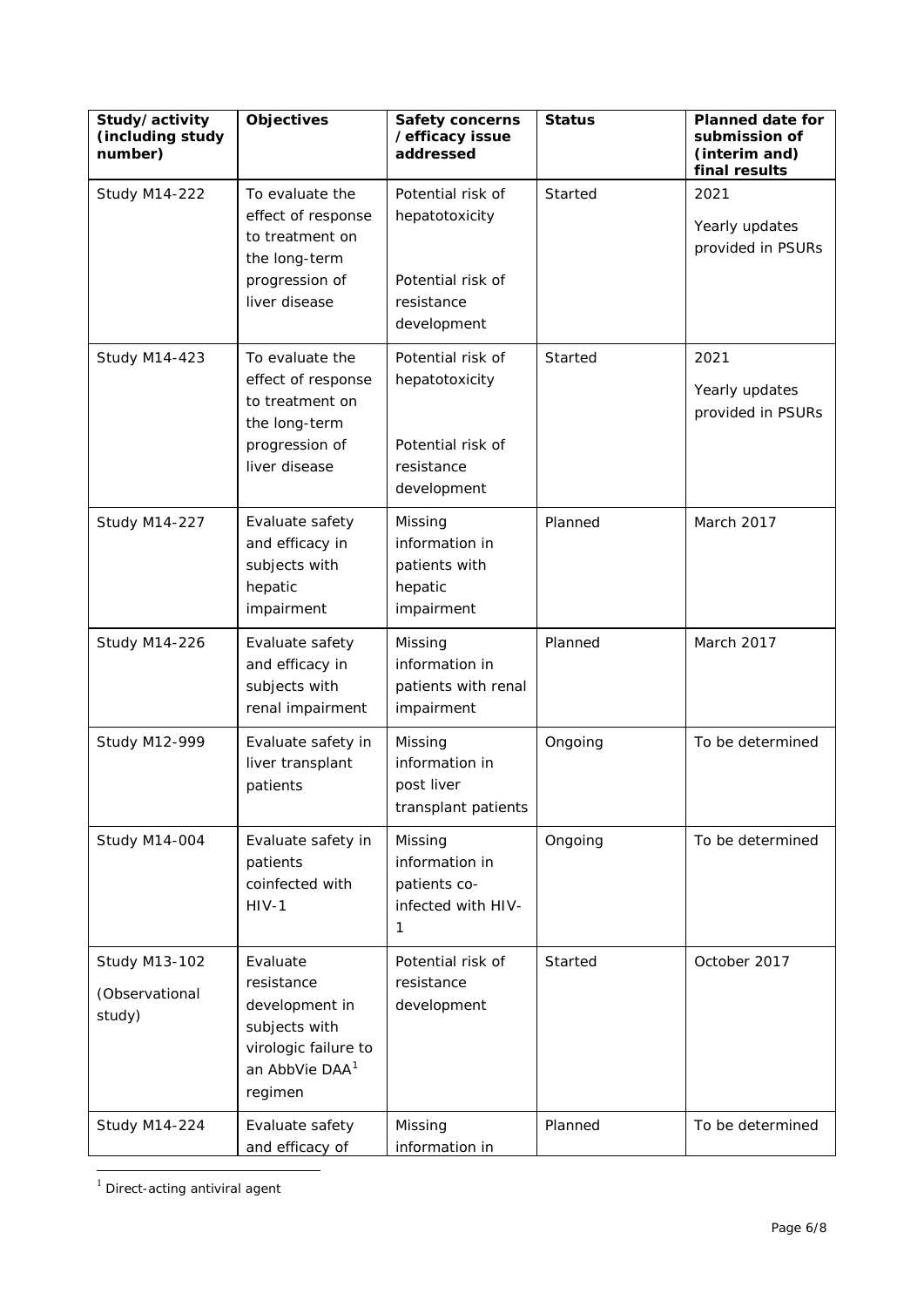| Study/activity<br>(including study<br>number) | <b>Objectives</b>                                                                                                                   | <b>Safety concerns</b><br>/efficacy issue<br>addressed                                                                             | <b>Status</b> | <b>Planned date for</b><br>submission of<br>(interim and)<br>final results |
|-----------------------------------------------|-------------------------------------------------------------------------------------------------------------------------------------|------------------------------------------------------------------------------------------------------------------------------------|---------------|----------------------------------------------------------------------------|
|                                               | $3-DAA +$<br>sofosbuvir in<br>subjects who have<br>failed treatment<br>with the DAA<br>regimen                                      | patients who have<br>failed prior DAA<br>treatments<br>Potential risk of<br>resistance<br>development                              |               |                                                                            |
| M13-101                                       | To re-treat<br>patients who have<br>failed the 3-DAA<br>regimen with a<br>peginterferon-<br>based DAA<br>regimen                    | Missing<br>information in<br>patients who have<br>failed prior DAA<br>treatments<br>Potential risk of<br>resistance<br>development | Started       | June 2018                                                                  |
| <b>Study M11-665</b>                          | Evaluate the<br>safety and efficacy<br>in adults with<br>genotype 4<br>chronic HCV<br>infection and<br>cirrhosis                    | Missing<br>information in<br>genotype 4 -<br>infected patients<br>with cirrhosis                                                   | Planned       | November 2016                                                              |
| Nonclinical study                             | To obtain in vitro<br>data on the<br>formation of the<br>main metabolites<br>of paritaprevir<br>found in urine and<br>faeces        | Missing nonclinical<br>information for<br>paritaprevir                                                                             | Being planned | Due date<br>March 2015                                                     |
| Nonclinical study                             | To obtain stability<br>data of<br>paritaprevir in<br>human intestinal<br>fluid (e.g.<br>FaSSIF/FeSSIF)<br>and faecal<br>homogenates | Missing nonclinical<br>information for<br>paritaprevir                                                                             | Being planned | Due date<br>March 2015                                                     |
| Nonclinical study                             | To investigate<br>interactions with<br>drugs that are bile                                                                          | Potential<br>interactions with<br>drugs that are                                                                                   | Being planned | Due date<br>March 2015                                                     |